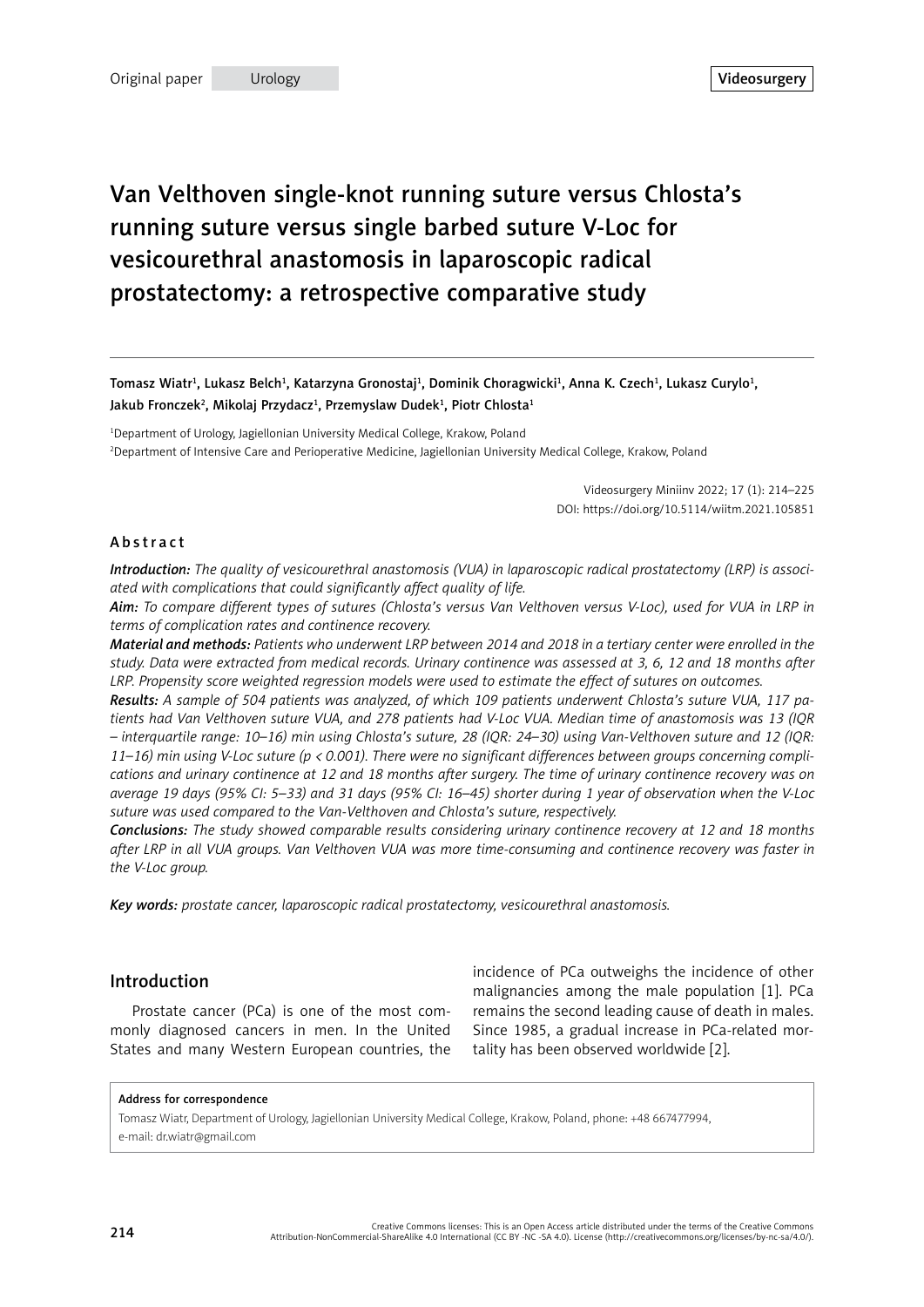Laparoscopic radical prostatectomy (LRP) was first introduced by Schuessler *et al.* in 1997 [3]. It is a minimally invasive surgical technique that is offered to men with localized PCa. Endoscopic treatment of PCa offers good visibility of the surgical field, which leads to more accurate identification of anatomical structures [4–6].

Despite the technical improvement, it should be remembered that LRP is associated with the risk of intra- and postoperative complications and requires surgical skills in laparoscopic techniques. This method represents a challenge for many urologists, especially considering the learning curve, procedure difficulty, and time needed to perform vesicourethral anastomosis (VUA) [7]. The quality of VUA is associated with complications that could significantly affect the patient's urinary-related quality of life, such as urethral stricture, bladder neck contracture (BNC), or urinary incontinence. The most popular and widely used VUA technique is the method introduced in 2003 by Van Velthoven *et al.* [8]. Despite its effectiveness, this method is time-consuming (average anastomosis time is 35 min) and not free of complications. Many VUA methods during LRP aim to simplify the surgical procedure and reduce the time of surgery [9–16]. In 2009, an alternative technique for laparoscopic running VUA, Chlosta's running suture, was described [17, 18]. The aim of the current study was to compare complication rates and urinary function outcomes of patients who underwent LRP in terms of the VUA suturing technique in a single tertiary care center in Poland.

#### Aim

To compare three different types of sutures (Chlosta's running suture, Van Velthoven single-knot running suture, V-Loc suture) that are used for VUA in LRP in terms of complication rates and urinary continence recovery.

# Material and methods

Patients who underwent LRP between February 2014 and October 2018 in a single tertiary care center in Poland were enrolled in this retrospective study. The exclusion criteria were as follows: patients with a history of radiotherapy for PCa or distant metastases; preoperative stress-, urge, or mixed urinary incontinence; or a history of urethral trauma or stricture. Also excluded were patients with previ-

ous pelvic surgery, which might have affected their voiding function.

The study was approved by the local ethics committee. All operations were performed by four experienced surgeons, all of whom had performed more than 100 LRPs prior to the study. To evaluate the potential issue of operator bias in our study, we performed interaction tests between the operating surgeon and the effect of sutures on suturing time and the occurrence of complications.

Preoperative and perioperative data were extracted from medical records. Patients' urinary continence status after catheter removal was assessed at 3, 6, 12, and 18 months after LRP. Urinary continence recovery was defined as the use of zero pads. The incidence of BNC was assessed concomitantly with urinary continence status up to 18 months after LRP. Complications were assessed within a 90 day postoperative period in accordance with the Clavien-Dindo classification [19].

## Surgical techniques

#### Group 1: Chlosta's running suture

After the urethra was cut off and full hemostasis achieved, VUA was performed with a single running suture using the center's own modification. This



Figure 1. Standardized effect size of variables included in the propensity score model. Effect of weights on the magnitude of differences between treatment group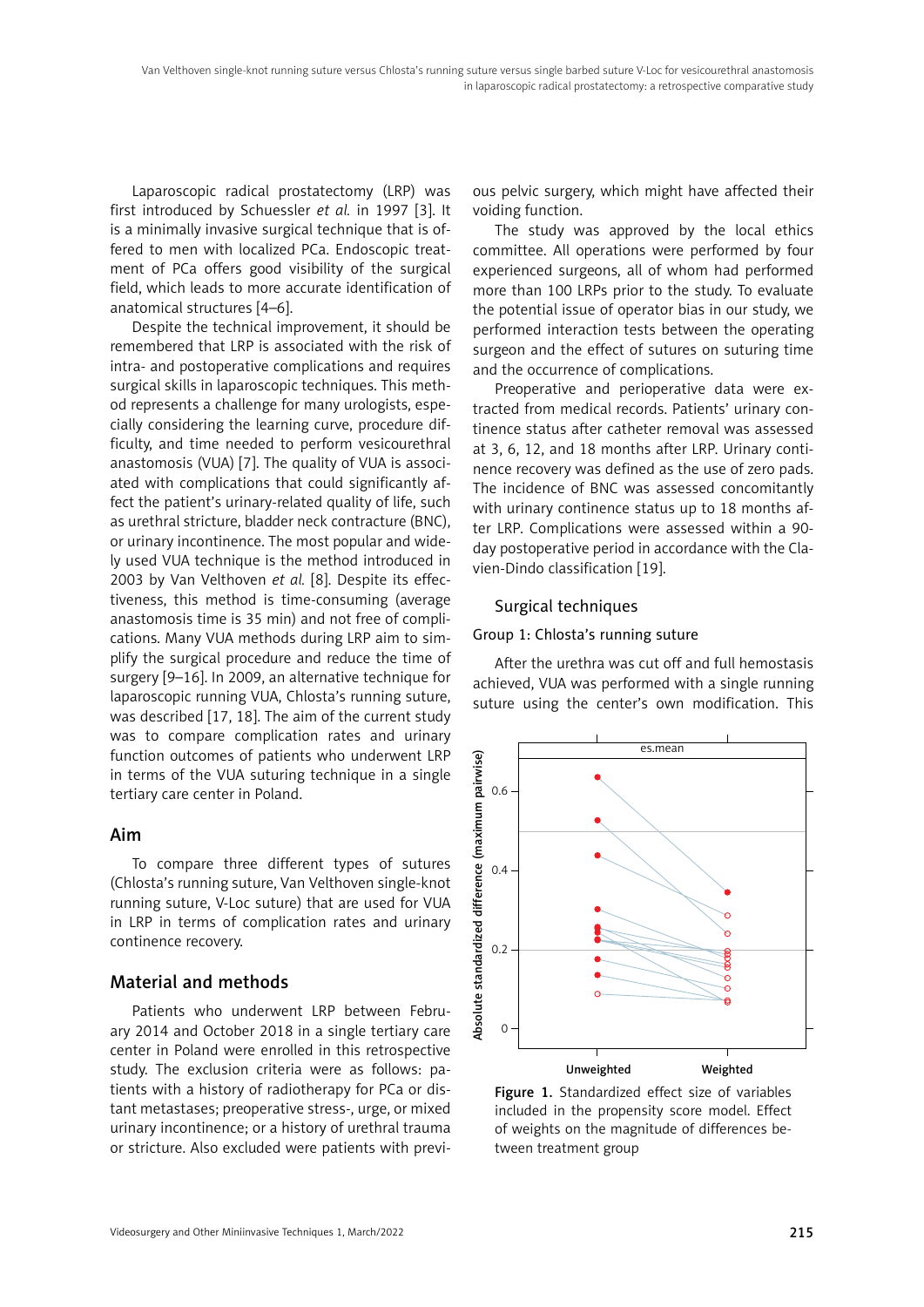

Photo 1. Technique for performing Chlosta's running suture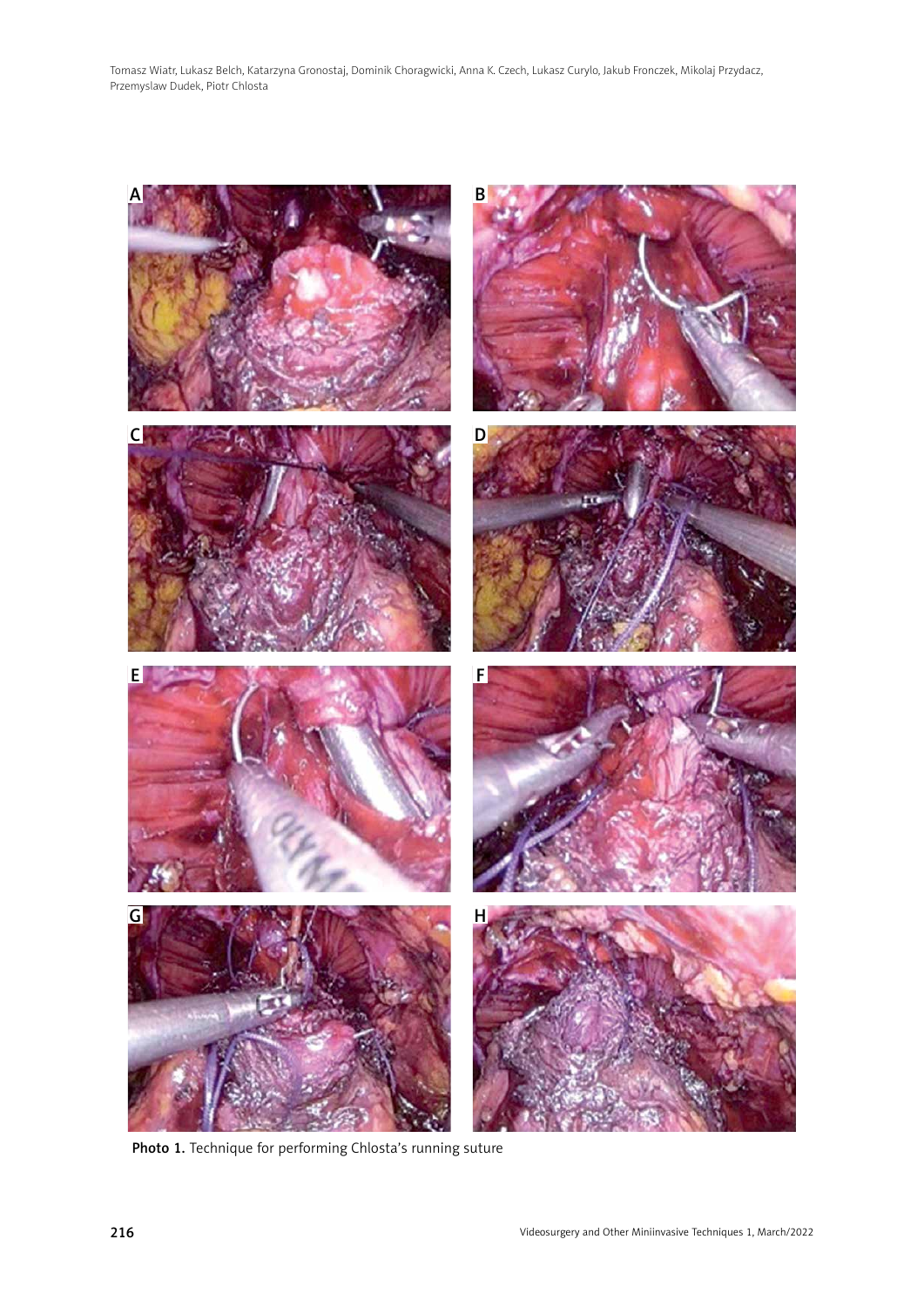method involved the use of a continuous suture (polyglactin 2-0, absorbable synthetic suture), which was placed first at the 5 o'clock position on the bladder neck outside-in and then inside-out toward the urethra, and the suture was tied. The continuous suture was then continued counterclockwise on the bladder neck outside-in and inside-out on the urethra and a tight anastomosis performed so that it covered the full thickness of the bladder wall and urethra. On average, five to seven needle passes were placed on both the bladder neck and the urethra until the free end of the suture at 5 o'clock was met. Just before the final suture of the anastomosis (Figure 1, Photo 1 G), an 18F silicone Foley catheter was introduced into the bladder under the surgeon's direct vision. After both ends of the suture were tied, the watertightness of the anastomosis was assessed by filling the bladder with  $100-200$  cm<sup>3</sup> of sterile physiological saline. If necessary, an additional suture was placed to avoid urinary leakage. After completion of the anastomosis, the balloon of the catheter was filled with 10 ml of sterile water. A 20F Redon drain was placed. In all patients with drainage output over 100  $cm<sup>3</sup>$  during the first 8 h after surgery, the creatine level of the fluid was assessed. The decision on catheter removal was at the discretion of the surgeon.

#### Group 2: Van Velthoven suture

After laparoscopic removal of the prostate, the bladder neck was identified. The running suture was prepared extracorporeally by tying together the ends of two 2-0 polyglycolic sutures, one dyed and one not, for identification purposes. The running suture was initiated by placing both needles outside-in through the bladder neck and inside-out on the urethra, one needle at the 5:30-o'clock position and the other at the 6:30-o'clock position. After three additional needle passes (bladder neck-urethra-bladder neck) symmetrically, counterclockwise with one thread and clockwise with the other, gentle traction was applied on each thread. At this point, an 18F silicone catheter was placed in the bladder. The suture was then continued until both threads reached the 12 o'clock position, outside-in on the bladder neck and inside-out on the urethra. To avoid tying the knot on the urethral side, the surgeon placed the last needle pass on either thread outside-in on the urethra and then inside-out on the bladder neck, after which the suture was tied. If maladjustment persisted between

the diameters of the urethra and the bladder neck, the remaining anterior opening of the bladder neck was closed with 2-0 polyglycolic sutures (Photo 2). After the VUA was completed, the watertightness of anastomosis was assessed by filling the bladder with 100–200 cm<sup>3</sup> of sterile physiological saline. The balloon of the catheter was filled with 10 ml of sterile water. A 20F Redon drain was placed. In all patients with drainage output over 100  $cm<sup>3</sup>$  during the first 8 h after surgery, the creatinine level of the fluid was assessed. The decision on catheter removal was at the discretion of the surgeon.

## Group 3: Single barbed suture (V-Loc)

During VUA, a loop at the end of the V-Loc suture was used to anchor it to the neck of the bladder without the need for a knot. Moreover, while using this suture, the tissues of the bladder neck and urethra were opposed and secured in position after each needle passage, reducing the need for repeated suture tightening and tissue traction. The VUA was started on the bladder neck in the 5 o'clock position outside-in, and then the needle was passed through the urethra inside-out. A second needle pass was placed back on the bladder neck at the 6 o'clock position and from there it ran counterclockwise through the urethra and bladder neck. After a third pass with the needle through the bladder neck, gentle thread traction was applied to bring the bladder and urethra together. At this stage, an 18F Foley catheter was placed in the bladder. The entire anastomosis was performed with five to seven needle passes on both the urethra and the bladder neck. After finishing the VUA, the surgeon assessed the watertightness of anastomosis by filling the bladder with  $100-200$  cm<sup>3</sup> of sterile physiological saline (Photo 3). The balloon of the catheter was filled with 10 ml of sterile water. A 20F Redon drain was placed. In all patients with drainage output over 100  $cm<sup>3</sup>$  during the first 8 h after surgery, the creatinine level of the fluid was assessed. The decision on catheter removal was at the discretion of the surgeon.

# Statistical analysis

No sample size calculations were performed before initiating the study. Descriptive statistics on baseline variables are presented as median (interquartile range (IQR)) or count and percentage. Between-group differences were investigated using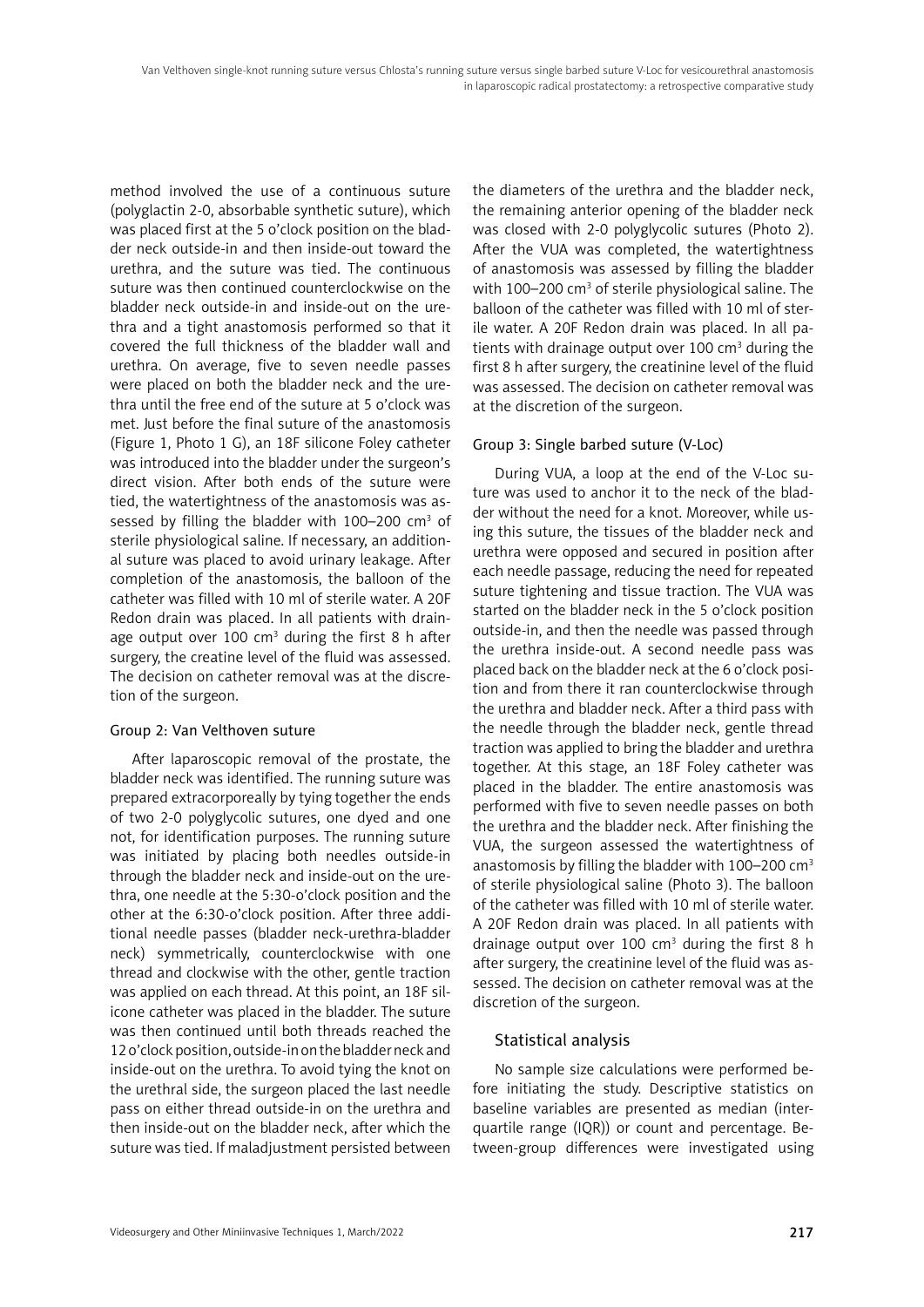

Photo 2. Anatomical restoration of the vesicourethral junction with the Van Velthoven suture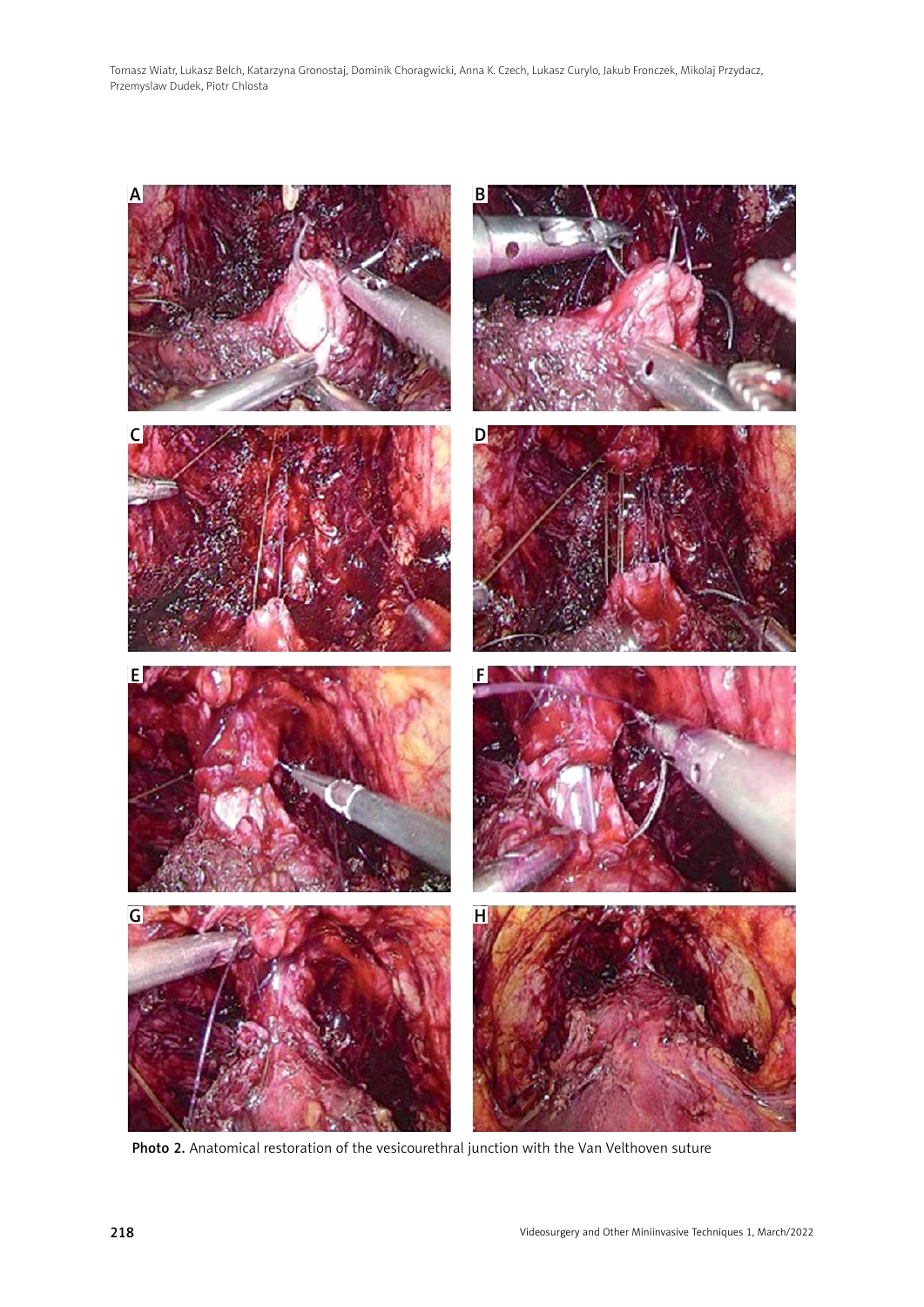

Photo 3. Vesicourethral anastomosis (VUA) technique with the V-Loc suture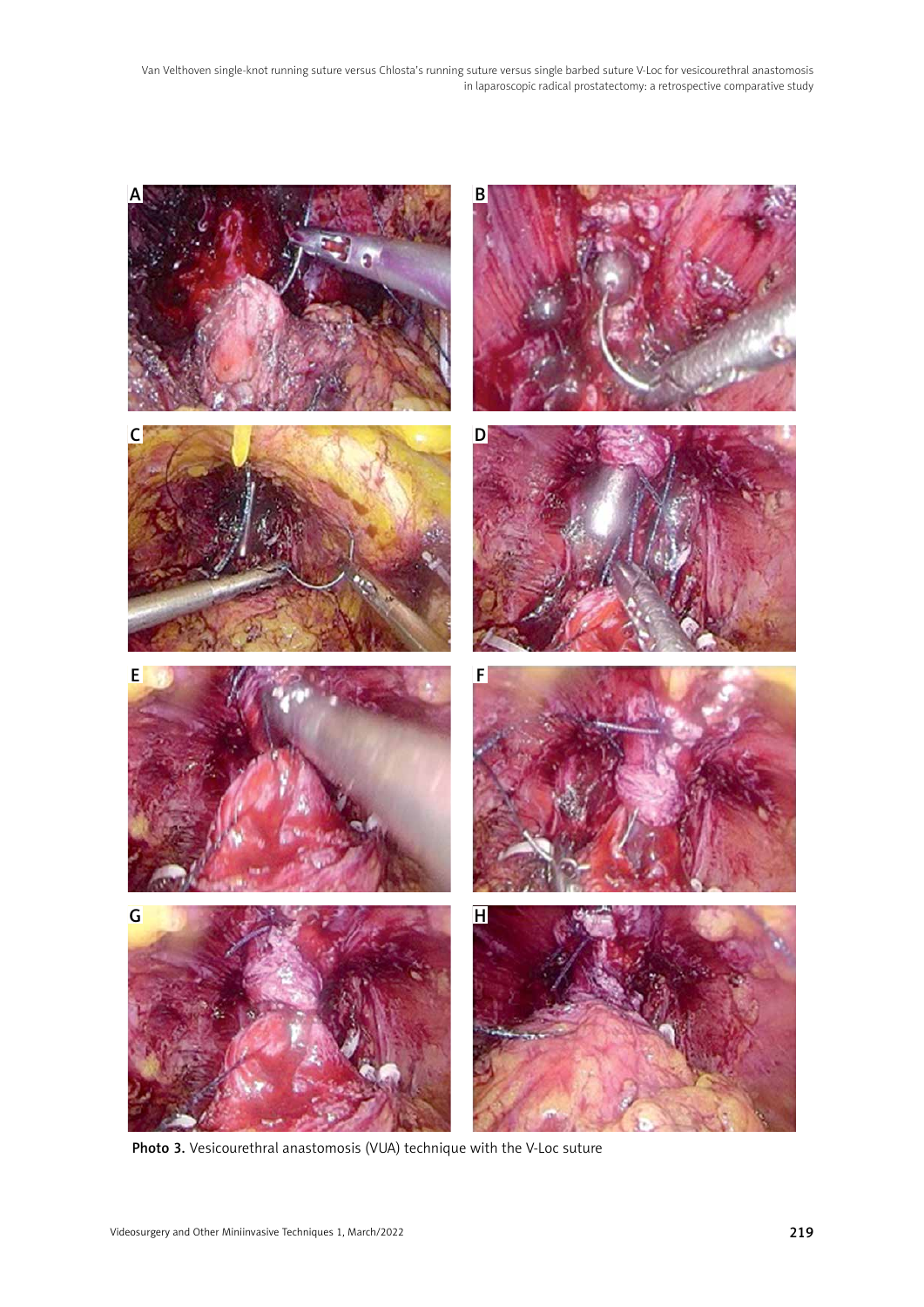the Kruskal-Wallis rank sum test,  $\chi^2$  test, or Fisher's exact test as appropriate. A two-sided  $\alpha$  level of 0.05 was used as a cutoff for statistical significance. Continuous variables were analyzed without any arbitrary categorization.

The association between the time of anastomosis and the suturing technique was investigated using a multiple linear regression model, with the type of suture and log-transformed size of the prostate in grams as predictors and the anastomosis time as the dependent variable. Potential violations of the model's assumptions were inspected using diagnostic plots of the distribution of residuals.

A doubly robust estimation procedure was used with a simultaneous propensity score weighting and covariate adjustment in a logistic regression model to estimate the average treatment effect of each suture type on the occurrence of complications up to 90 days after surgery. Under the assumption of exchangeability, this method answered the question about the average relative effects of all three suturing techniques in the population after we controlled for pretreatment imbalances on observed variables. Generalized boosted models with 30 000 trees were used for estimating propensity scores with the following variables: age, body mass index (BMI), clinical stage of the disease, Gleason grade (5 Grade Group system), log-transformed value of the prostate-specific antigen measurement, and size of the prostate in grams. Balance across treatment groups was checked visually with standardized effect size plots. Lingering imbalances between the groups were accounted for by using direct covariate adjustment in the final multiple logistic regression model.

The difference in time to recovery of urinary continence up to 1 year after surgery between the groups was studied using restricted mean survival time with covariate adjustment to control for potential confounding. We compared the mean time to recovery of urinary continence between Chlosta's running suture, the Van Velthoven suture, and the V-Loc after adjusting for age, BMI, and size of the prostate. All analyses were performed with R version 3.6.2.

# Results

A total of 504 consecutive patients who underwent LRP for PCa between February 2014 and October 2018 in a single tertiary care center were enrolled in the study. The median age was 63 years

(IQR: 58–68), the median BMI was 27 (IQR: 25–30), and the average UCSF-Capra (University of California, San Francisco, Cancer of the Prostate Risk Assessment) score was 3 (IQR: 2–5). Of these patients, 109 received Chlosta's running suture, 117 the Van Velthoven suture, and 278 the V-Loc suture. Characteristics of the groups are presented in Table I. There were differences between groups regarding age, comorbidities (i.e., Charlson and American Society of Anesthesiologists score), clinical stage of the disease, Biopsy International Society of Urological Pathology (ISUP) score, and prostate volumes. Perioperatively, the groups were significantly different concerning time to catheter removal, intraoperative leaks, and percentage of clinically significant anastomotic leakage. During follow-up, differences were observed between groups for percentages of patients who developed BNC (Table II).

The median time of anastomosis and the median time of surgery were 13 (IQR: 10–16) min and 150 (IQR: 120–220) min, respectively, in the Chlosta's running suture group; 28 (IQR: 24–30) min and 175 (IQR: 150–205) min, respectively, in the Van-Velthoven suture group; and 12 (IQR: 11–16) min and 140 (IQR: 115–180) min, respectively, in the V-Loc suture group (*p* < 0.001) (Figure 2, Table II).

After adjustment for the size of the prostate after surgery in a linear regression model with a log-transformed dependent variable, the estimated time of anastomosis with the Van Velthoven suture was 105.6% longer (95% confidence interval (CI): 88.1– 124.7) than that required for completing the procedure using either Chlosta's running suture or the V-Loc. We did not find sufficient evidence to claim that the time of anastomosis was different when using V-Loc than it was when using Chlosta's running suture, with a point estimate indicating a 1.7% prolongation of the procedure with V-Loc (95% CI: –5.7% to 9.7%), and we found no evidence for operator bias in interaction tests (all *ps* > 0.05).

Complications up to 90 days after surgery occurred in 20 (18.3%) patients in the Chlosta's running suture group, in 27 (23.1%) patients in the Van Velthoven group, and in 37 (13.3%) patients in the V-Loc group ( $p = 0.051$ ) (Table II).

Generalized boosted models were used to estimate the propensity score weights for receiving one of the three sutures for every patient. After confirming convergence of each of the three model fits, we visually checked the balance between groups (Photo 1,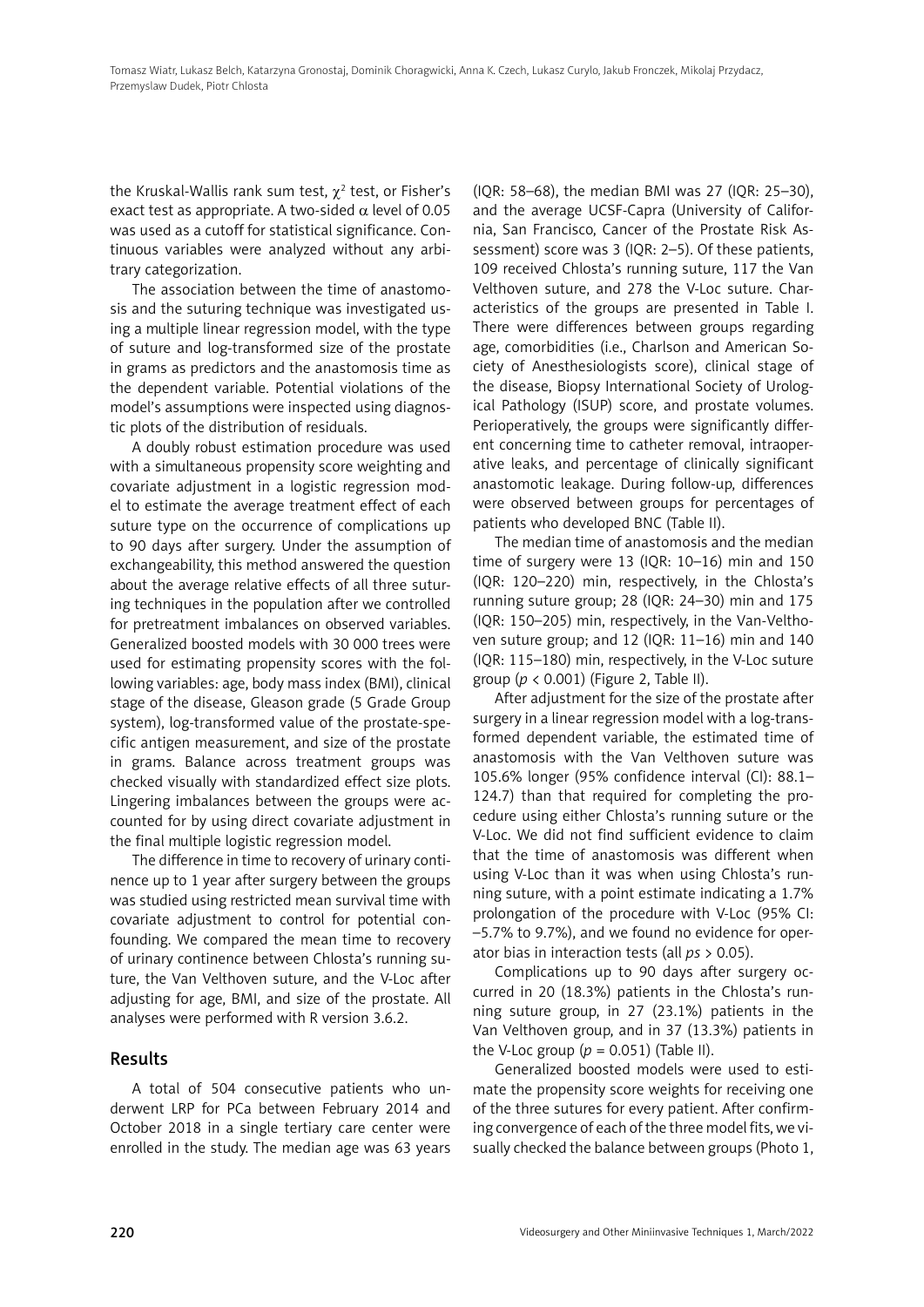| Parameter                                 | Chlosta's running<br>suture | Van Velthoven<br>suture | V-Loc              | P-value |
|-------------------------------------------|-----------------------------|-------------------------|--------------------|---------|
| $\mathcal N$                              | 109                         | 117                     | 278                |         |
| Age (median [IQR])                        | 63 [58-66]                  | $62. [58 - 66]$         | 64 [59-68.75]      | 0.039   |
| Preop PSA (median [IQR])                  | 8.65 [6.28-12.25]           | $7.74$ [6.0-10.2]       | $8.81$ [6.5-13.23] | 0.088   |
| BMI (median [IQR])                        | 27.1 [25.3-30]              | 27.44 [24.90-29.41]     | $27$ [25-30]       | 0.992   |
| Charlson Comorbidity Index (median [IQR]) | $2.0$ [2.0-2.0]             | $2.0$ [2.0-2.0]         | $3.0$ [2.0-4.0]    | < 0.001 |
| UCSF-Capra score (median [IQR])           | 3.0 [2.00-4.00]             | $3.0$ [2.0-4.0]         | $3.0$ [2.0-5.0]    | 0.12    |
| ASA score, n (%):                         |                             |                         |                    | 0.048   |
| $\mathbf{1}$                              | 2(1.8)                      | 7(6.0)                  | 14(5.0)            |         |
| $\overline{2}$                            | 100 (91.7)                  | 100(85.5)               | 223 (80.2)         |         |
| 3                                         | 7(6.4)                      | 10(8.5)                 | 41(14.7)           |         |
| Prostate volume (TRUS) (median [IQR])     | 34.0 [28.0-43.0]            | 35.0 [27.0-47.0]        | 40.0 [33.0-50.0]   | < 0.001 |
| Clinical stage, n (%):                    |                             |                         |                    | 0.027   |
| cT1b                                      | 0(0.0)                      | 0(0.0)                  | 1(0.4)             |         |
| cT1c                                      | 70 (64.2)                   | 68 (58.1)               | 159 (57.2)         |         |
| cT <sub>2</sub> a                         | 15(13.8)                    | 5(4.3)                  | 8(2.9)             |         |
| cT2b                                      | 15(13.8)                    | 26(22.2)                | 34 (12.2)          |         |
| cT2c                                      | 8(7.3)                      | 13(11.1)                | 34 (12.2)          |         |
| cT3                                       | 1(0.9)                      | 5(4.3)                  | 39 (14.0)          |         |
| cT4                                       | 0(0.0)                      | 0(0.0)                  | 3(1.1)             |         |
| Biopsy ISUP grade group, n (%):           |                             |                         |                    | < 0.001 |
| ISUP <sub>1</sub>                         | 68 (62.4)                   | 78 (66.7)               | 112(40.3)          |         |
| ISUP <sub>2</sub>                         | 20 (18.3)                   | 25(21.4)                | 89 (32.0)          |         |
| ISUP <sub>3</sub>                         | 12 (11.0)                   | 6(5.1)                  | 33 (11.9)          |         |
| ISUP <sub>4</sub>                         | 9(8.3)                      | 7(6.0)                  | 31(11.2)           |         |
| ISUP <sub>5</sub>                         | 0(0.0)                      | 1(0.9)                  | 13(4.7)            |         |

#### Table I. Baseline patient characteristics

*IQR – interquartile range, preop. PSA – preoperative prostate-specific antigen, BMI – body mass index, ASA – American Society of Anesthesiology, UCSF – Capra score – University of California, San Francisco, Cancer of the Prostate Risk Assessment, TRUS – transrectal ultrasound, ISUP – International Society of Urological Pathology.*

Figure 1). The average treatment effect of the suturing technique on the occurrence of complications, up to 90 days after the procedure, was estimated with a multiple logistic regression model weighted by the propensity score by using doubly robust estimation. The model summary is presented in Table III in the form of coefficients and corresponding standard errors. Estimated effects of interest, namely, the odds ratios for complications, were 1.65 (95% CI: 0.76–3.61) for the Van Velthoven suture and 0.90 (95% CI: 0.44–1.81) for the V-Loc suture compared with Chlosta's running suture.

In the final pathology results, there were differences regarding the final ISUP score and lymph node metastases (Table IV).

Unadjusted comparisons of the percentage of patients achieving urinary continence between groups are shown in Table V. Time to recovery of urinary continence after catheter removal (Figure 3), stratified by suture type, is shown in Figure 4. Data on urinary continence were missing in 24 patients who received the V-Loc suture. After we adjusted for age, BMI, and prostate size, the time to urinary continence recovery was on average 19 days short-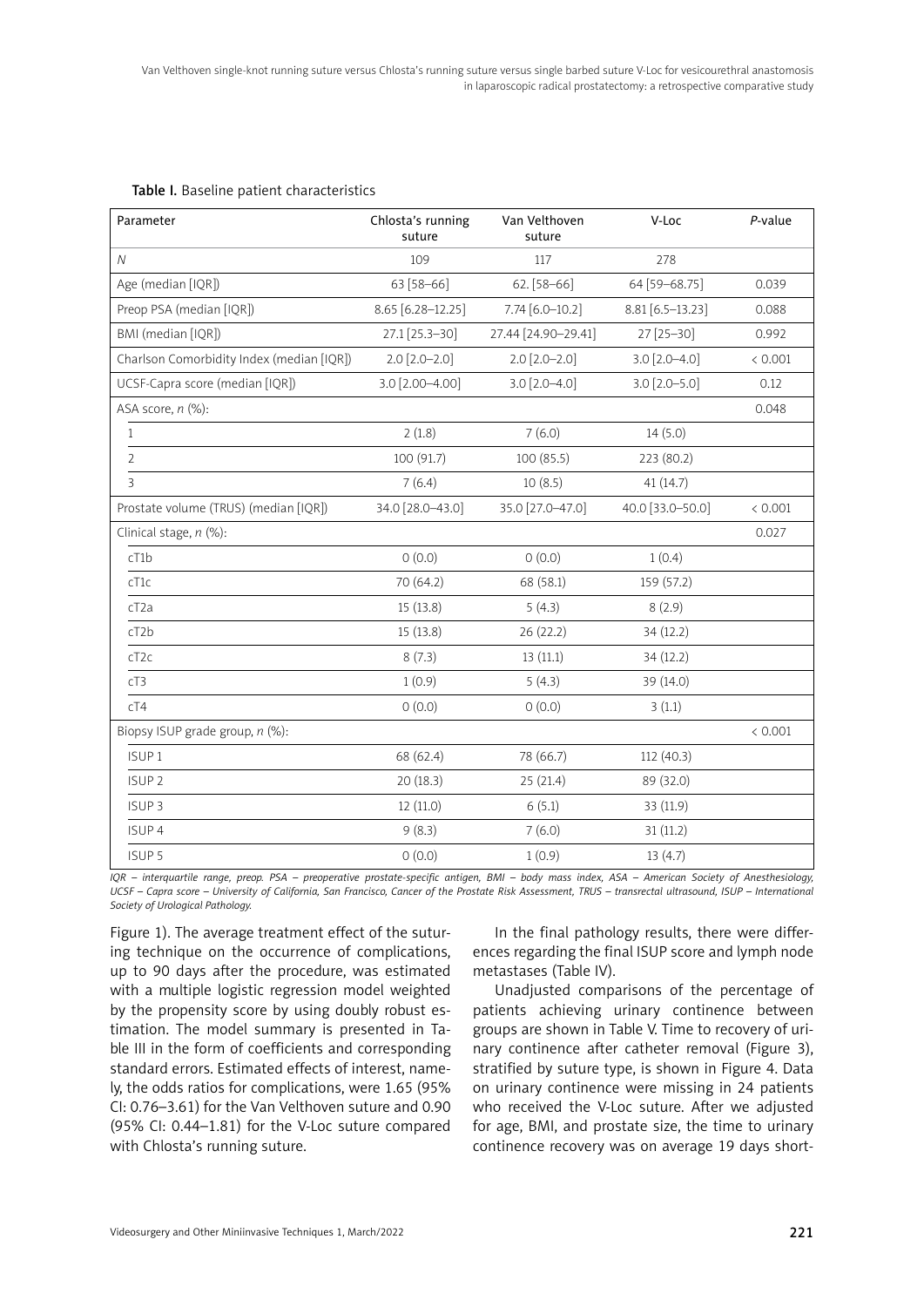| Parameter                                                              | Chlosta's running<br>suture | Van Velthoven<br>suture | V-Loc               | P-value |
|------------------------------------------------------------------------|-----------------------------|-------------------------|---------------------|---------|
| N                                                                      | 109                         | 117                     | 278                 |         |
| Prostate volume [g] (median [IQR])                                     | 40 [28.2-47]                | 42.32 [31.8-56]         | $41$ [34-51]        | 0.042   |
| Anastomosis time [min] (median [IQR])                                  | $13 [10 - 16]$              | 28 [24-30]              | $12$ [11-16]        | < 0.001 |
| Surgery time (median [IQR])                                            | 150 [120-220]               | 175 [150-205]           | 140 [115-180]       | < 0.001 |
| Clinically significant anastomotic leak = $1$ (%)                      | 1(0.9)                      | 3(2.6)                  | 5(1.8)              | 0.740   |
| Bladder neck contracture = $1$ (%)                                     | 4(3.7)                      | 16(13.7)                | 12(4.3)             | 0.001   |
| Intraoperative anastomotic leak = $1$ (%)                              | 9(8.3)                      | 11(9.4)                 | 7(2.5)              | 0.007   |
| Time to catheter removal [days] (median [IQR])                         | $15[14-17]$                 | $16(15-19)$             | $13(11-15)$         | < 0.001 |
| Extraperitoneal $access = 1$<br>Transperitoneal access = $2 = 1/2$ (%) | 78/31 (71.6/28.4)           | 107/9 (92.2/7.8)        | 175/103 (62.9/37.1) | < 0.001 |
| Intraoperative complications = $1$ (%)                                 | 6(5.6)                      | 2(1.7)                  | 7(2.5)              | 0.220   |
| Complications up to 90 days = $1$ (%)                                  | 20(18.3)                    | 27(23.1)                | 37(13.3)            | 0.051   |

Table II. Intraoperative, perioperative, and postoperative characteristics

*IQR – interquartile range.*



Figure 2. Time of anastomosis with different suturing techniques. Tukey's boxplots with vertical black lines indicating median values

er (95% CI: 5–33) when the V-Loc suture was used and 31 days shorter (95% CI: 16–45) during 1 year of observation when the V-Loc suture was used than when the Van-Velthoven suture or Chlosta's running suture was used.

# Discussion

This study did not show significant differences in the percentages of continent patients between three different VUA type groups at 12 and 18 months after surgery. The results were comparable with previously published data [20], which suggests that regardless of the applied VUA technique, the patients' long-term functional outcomes for urinary continence were satisfactory. However, the V-Loc group had faster continence recovery. Similar results were obtained in a small prospective study in patients with PCa who underwent robot-assisted radical prostatectomy [21]. Patients in the barbed suture VUA group had faster continence recovery in comparison with those in the classic Van Velthoven VUA group [21]. Interestingly, the difference in percentages of continent patients between VUA groups was also transient. According to that systematic review [21], the incidence of urinary leakage after LRP ranged from 3.2% to 33%. In the current study, the percentage of clinically significant urinary leakage was comparable in all VUA groups and did not exceed 2% for the entire cohort. However, definitions of urinary leakage differ between studies [22, 23] and the percentage of urinary leakage in the current study might be underestimated, as it was limited to patients with a drainage output of over 100 ml and an elevated creatinine level in the drained fluid.

In the Van Velthoven group, anastomosis time was longer than in the other two VUA groups, as was operating time. This might be a result of the more challenging technique of the Van Velthoven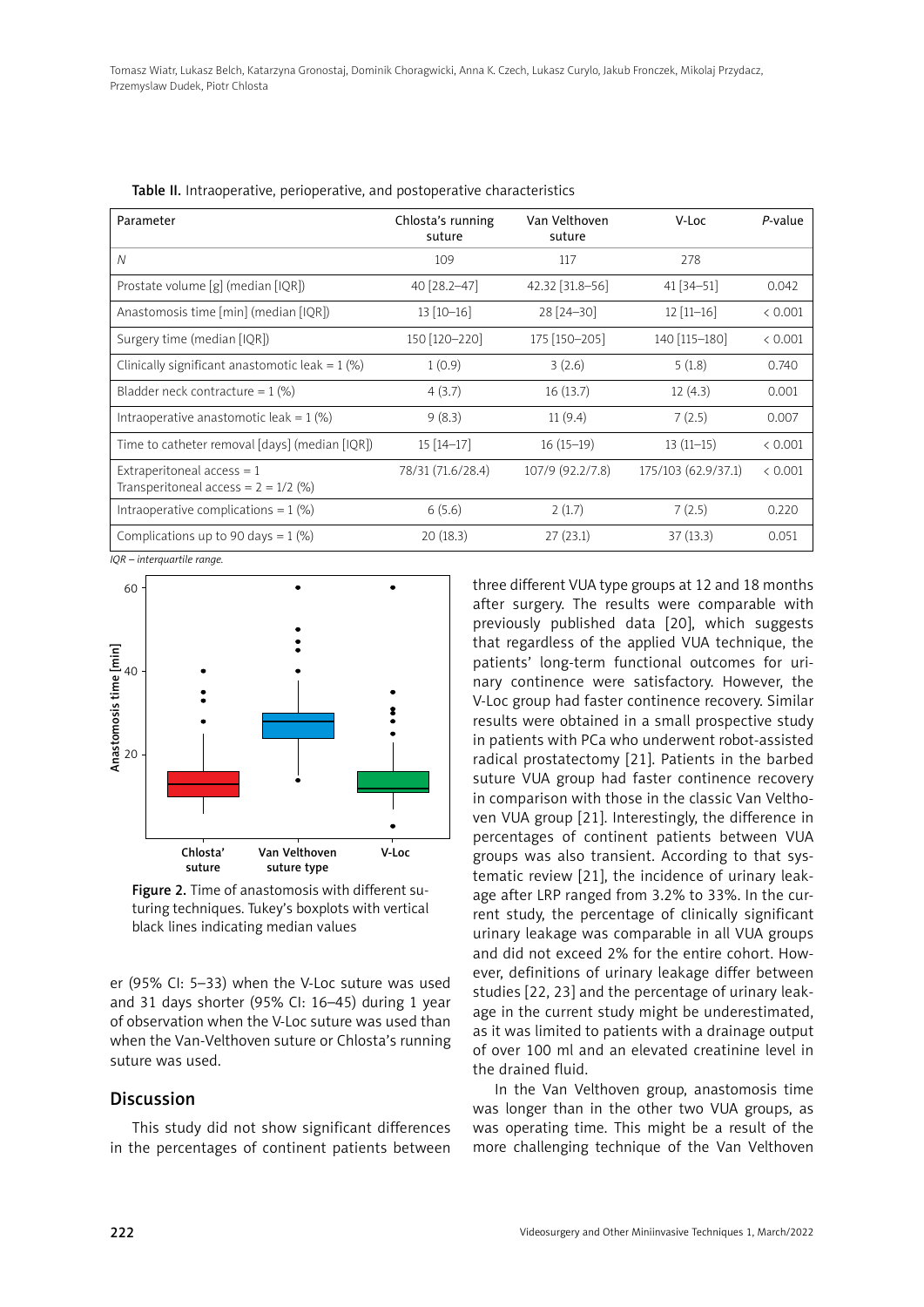VUA and the requirement for [simultaneous](https://pl.bab.la/slownik/angielski-polski/simultaneous#translationsdetails1) control of two threads. We found no significant differences between groups concerning complications up to 90 days after LRP, which is consistent with previous findings [24].

Data concerning the incidence of BNC after LRP are limited, but published reports show comparable results to those of our study [25–30]. In the Van Velthoven group, the incidence of BNC was high. This is a novel finding and no published data show similar results. A possible explanation is the increased tension in the Van Velthoven VUA or the greater number of needle passes, both of which might be linked with BNC [31–35].

In this study, the majority of patients underwent V-Loc VUA and the patients in that group had relatively unfavorable clinical risk factors and preoperative disease characteristics. The VUA type was chosen in accordance with the surgeon's preferences, which might suggest that in more complicated cases, surgeons felt more comfortable choosing V-Loc VUA. The decision on time to catheter removal was also made by the surgeon. Catheterization time was shorter in the V-Loc group, which might suggest that surgeons felt more confident about the V-Loc VUA.

This study had several limitations. First, the estimated effects of suture types on the occurrence of complications could be viewed as causal only if the assumption of exchangeability (i.e., no unobserved confounding) was held; this warrants further inves-

| Table III. Doubly robust estimates from a weight- |
|---------------------------------------------------|
| ed multiple logistic regression model             |

| Variable                      | <b>Fstimate</b> | Standard error |
|-------------------------------|-----------------|----------------|
| Van Velthoven suture          | 0.50238         | 0.39811        |
| V-Loc suture                  | $-0.10980$      | 0.35882        |
| Age                           | 0.05909         | 0.02322        |
| Charlson Comorbidity<br>Index | $-0.11355$      | 0.14557        |
| BMI                           | 0.02674         | 0.03519        |
| Clinical stage T2             | 0.12024         | 0.31718        |
| Clinical stage T3/T4          | $-0.31503$      | 0.49405        |
| Log of PSA [ng/ml]            | 0.05808         | 0.24822        |
| ISUP <sub>2</sub>             | 0.36371         | 0.34102        |
| ISUP <sub>3</sub>             | 0.44920         | 0.49149        |
| ISUP <sub>4</sub>             | $-0.24778$      | 0.56767        |
| ISUP <sub>5</sub>             | 0.50253         | 0.89347        |
| Log of prostate size $[g]$    | 0.11491         | 0.32657        |
| Intercept                     | $-6.66800$      | 2.00681        |

*BMI – body mass index, PSA – prostate-specific antigen, ISUP – International Society of Urological Pathology.*

| Chlosta's running<br>suture | Van Velthoven<br>suture | V-Loc      | P-value |
|-----------------------------|-------------------------|------------|---------|
|                             |                         |            | 0.279   |
| 45(41.3)                    | 50(42.7)                | 108 (38.8) |         |
| 54 (49.5)                   | 52 (44.4)               | 117(42.1)  |         |
| 9(8.3)                      | 15(12.8)                | 48 (17.3)  |         |
| 1(0.9)                      | 0(0.0)                  | 5(1.8)     |         |
| 1(0.9)                      | 0(0.0)                  | 33 (11.9)  | < 0.001 |
|                             |                         |            | 0.005   |
| 45(41.3)                    | 38 (32.5)               | 66 (23.9)  |         |
| 40(36.7)                    | 45(38.5)                | 124 (44.9) |         |
| 15(13.8)                    | 26(22.2)                | 45(16.3)   |         |
| 3(2.8)                      | 6(5.1)                  | 15(5.4)    |         |
| 6(5.5)                      | 2(1.7)                  | 26(9.4)    |         |
| 64 (58.7)                   | 66 (56.4)               | 168 (60.6) | 0.730   |
| 44 (40.4)                   | 43 (36.8)               | 103(37.1)  | 0.809   |
| 25(22.9)                    | 25(21.4)                | 58 (20.9)  | 0.905   |
|                             |                         |            |         |

Table IV. Pathological characteristics

*ISUP – International Society of Urological Pathology.*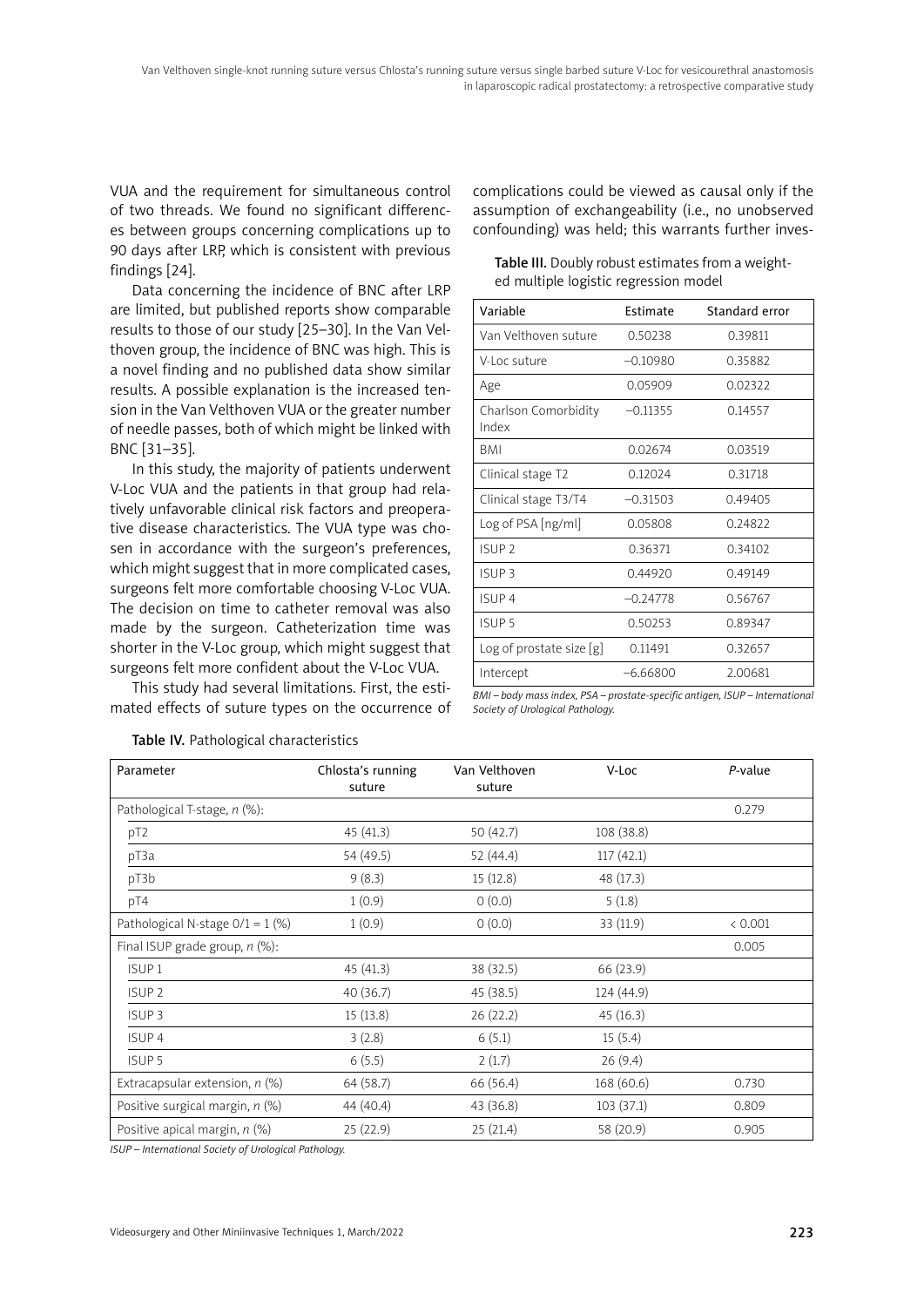| Return of continence [month]          | Chlosta's running<br>suture | Van Velthoven<br>suture | V-Loc      | P-value |
|---------------------------------------|-----------------------------|-------------------------|------------|---------|
| 3 months urinary continence, $n$ (%)  | 62(56.9)                    | 83 (70.9)               | 210(82.7)  | < 0.001 |
| 6 months urinary continence, $n$ (%)  | 90(82.6)                    | 100(85.5)               | 237(93.7)  | 0.003   |
| 12 months urinary continence, $n$ (%) | 97 (89.0)                   | 106(90.6)               | 238 (94.1) | 0.207   |
| 18 months urinary continence, $n$ (%) | 97(89.0)                    | 107 (91.5)              | 239 (94.5) | 0.172   |

Table V. Urinary continence outcomes

*Ordinal variables with more than three categories were compared using the Kruskal-Wallis test.*



Figure 3. Time to catheter removal after different suturing techniques

tigation in an experimental setting. Second, with the sample size of this study, we were not able to rule out clinically relevant harm or benefit from using the studied suturing techniques because of the wide confidence intervals of the estimated treatment effects. Third, more sophisticated statistical modeling techniques such as restricted cubic splines or polynomials and the use of bootstrapping could have improved the quality of our inference even further. Fourth, this was a single-center study, which may limit the generalizability of our results.

The strength of this study was the consecutive sampling, which should provide adequate representativeness of the target population. We used doubly robust estimation, which protected against potential misspecification of either the propensity score model or the multiple logistic regression model. Finally, this was a pragmatic study that aimed to answer a clinically important question about the relative effects of three commonly used suturing techniques.



#### Conclusions

The current study showed comparable results concerning urinary continence at 12 and 18 months after LRP in all VUA groups. Data indicated faster continence recovery in the V-Loc group. The Van Velthoven VUA was more time-consuming and might be linked with an increased incidence of BNC.

## Conflict of interest

The authors declare no conflict of interest.

#### References

- 1. Boyle P, Ferlay J. Cancer incidence and mortality in Europe, 2004. Ann Oncol 2005; 16: 481-8.
- 2. Haas GP, Delongchamps N, Brawley OW, et al. The worldwide epidemiology of prostate cancer: perspectives from autopsy studies. Can J Urol 2008; 15: 3866-71.
- 3. Schuessler WW, Schulam PG, Clayman RV, Kavoussi LR. Laparoscopic radical prostatectomy: initial short-term experience. Urology 1997; 50: 854-7.